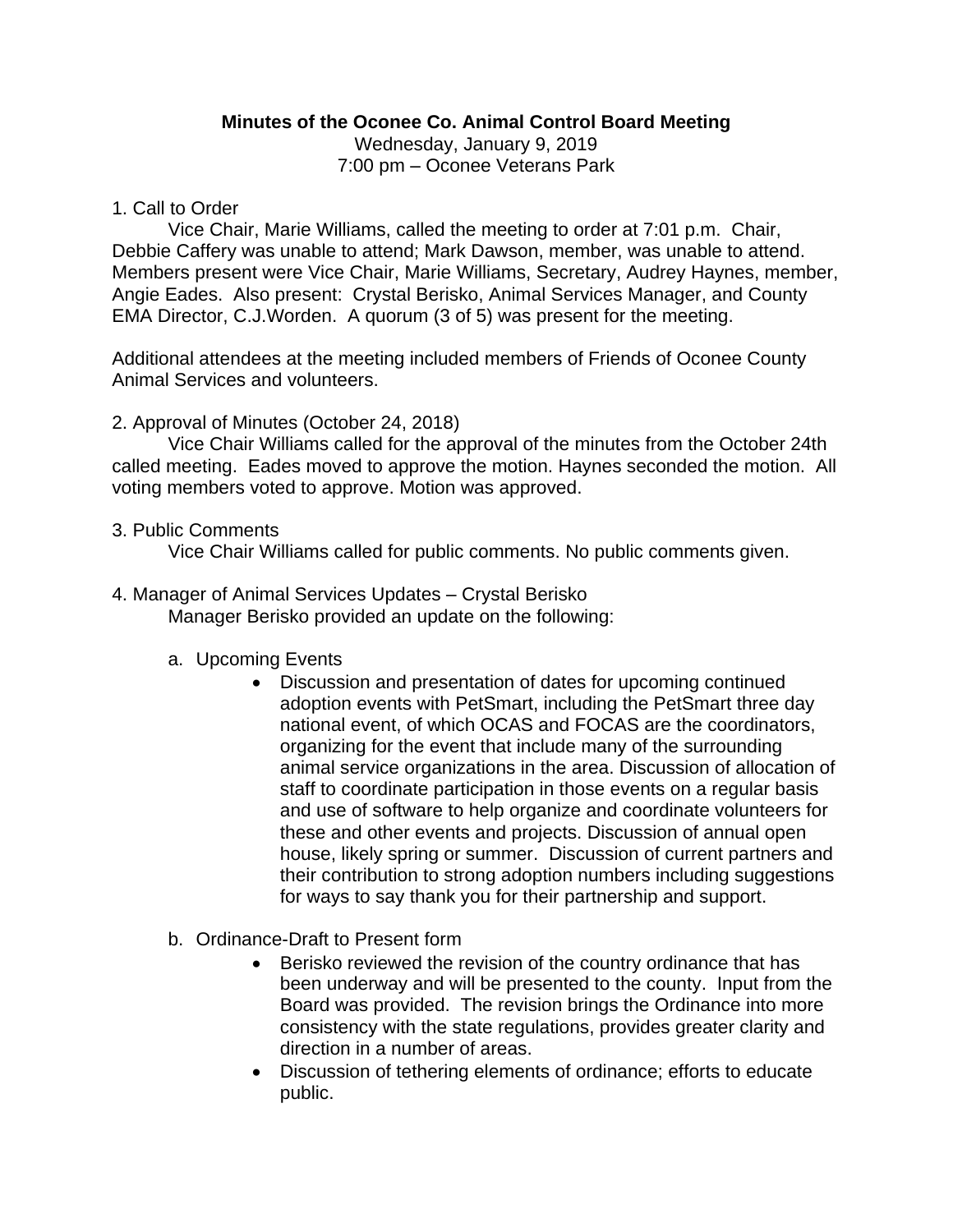- Discussion of sheltering section.
- The revision now incorporates all the current statutes within the ordinance in one place so officers and community members have fuller information of all codes (state and local) that may be relevant.
- Discussion of the public threat classification and the duties of the Board. New language added to ordinance: Board will hear appeals to the Public Threat classification, however, a meeting can be **called** so that the appeal can be heard in a more timely manner, given the Board meets only four times a year.
- Discussion of feral cats and county policy in relation to trap, neuter and release programs. Berisko took this time to explain in depth about feral cat programs in general and answered the Board's question.
- The Board discussed the value of the Ordinance revision and Berisko discussed the process that would comprise the next steps for approval of the revisions.
- c. Medical Policy-Draft to Present form
	- Berisko reviewed the new medical policy and input from the Board was provided. The medical policy revision provides more direction, accountability, and transparency and was discussed as much needed and significantly improved. The policy provides protocols for the following categories: healthy and potentially adoptable dogs, healthy and potentially adoptable cats, factious animals as well as a vaccination timeline (including pregnant or nursing dogs and cats).
	- She also explained the process by which this policy will go through an approval policy as well.
- d. FY 2020 Budget
	- Berisko reviewed the budget, discussing the current and expected needs of Animal Services, including professional development and vaccinating staff for rabies.
- e. Grant Award written by Trina Rhyne "Dogs Love Waggin' Tails" grant received \$3,600
	- Will be used to socialize and train dogs through the Waggin' Tails Program. The Board recognized the grant work of Rhine and the continued and significant efforts of the FOCAS on behalf of the shelter.
- 5. Manager of Animal Services, Items for review- Crystal Berisko
	- Vicious Dog Classification
- 6. Progress of the Animal Shelter renovation Crystal Berisko